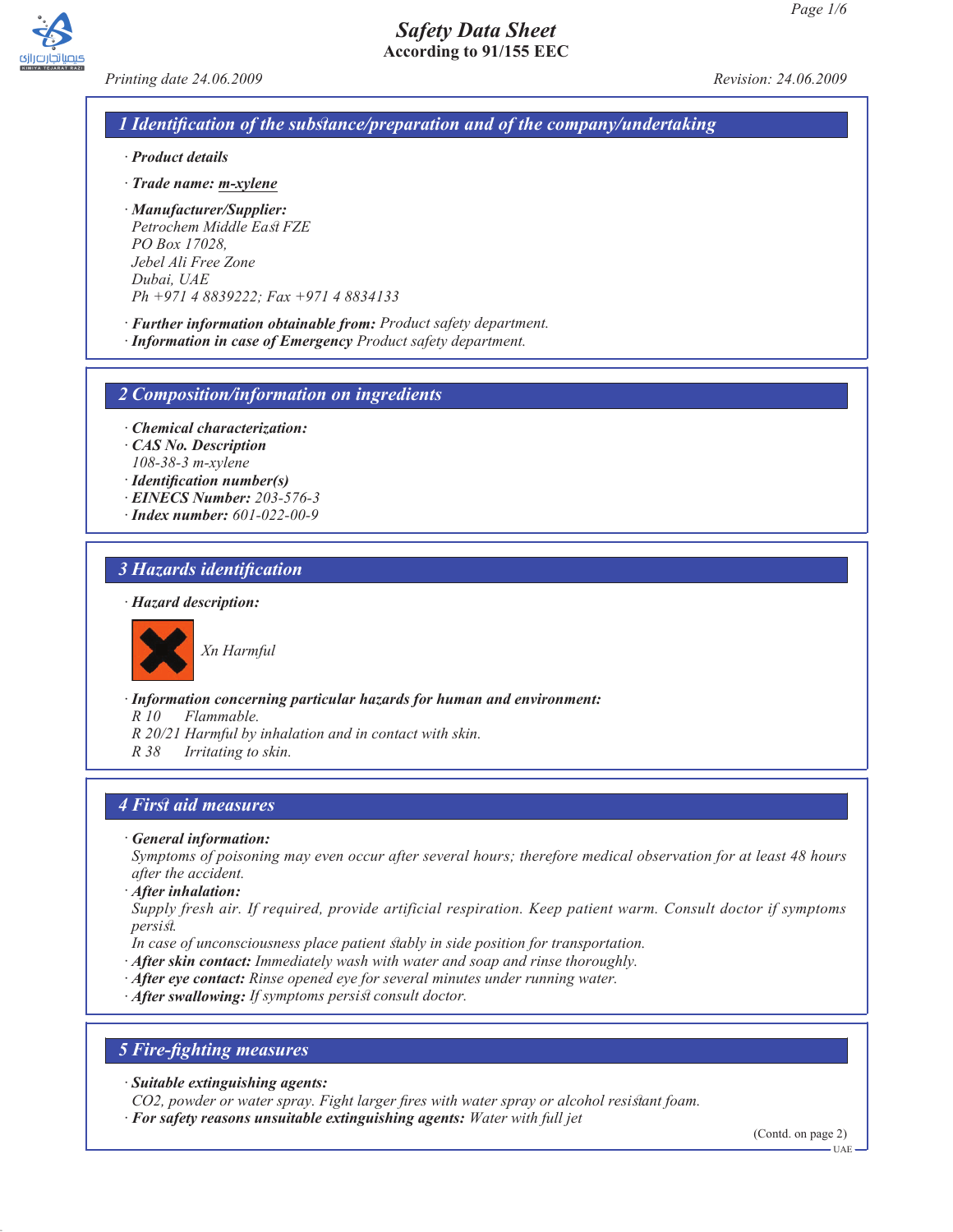*Printing date 24.06.2009 Revision: 24.06.2009*

*Trade name: m-xylene*

(Contd. of page 1)

*· Protective equipment: Mouth respiratory protective device.*

## *6 Accidental release measures*

*· Person-related safety precautions: Wear protective equipment. Keep unprotected persons away.*

*· Measures for environmental protection: Do not allow to enter sewers/ surface or ground water.*

*· Measures for cleaning/collecting:*

*Dilute with plenty of water.*

*Dispose contaminated material as waste according to item 13. Ensure adequate ventilation.*

*7 Handling and storage*

- *· Handling:*
- *· Information for safe handling: Ensure good ventilation/exhaustion at the workplace.*
- *· Information about fire and explosion protection: Keep ignition sources away - Do not smoke.*

*Protect against electrostatic charges.*

#### *· Storage:*

- *· Requirements to be met by storerooms and receptacles: No special requirements.*
- *· Information about storage in one common storage facility: Not required.*
- *· Further information about storage conditions: Keep container tightly sealed.*

# *8 Exposure controls/personal protection*

*· Additional information about design of technical facilities: No further data; see item 7.*

| · Ingredients with limit values that require monitoring at the workplace:                    |                                                                         |  |  |
|----------------------------------------------------------------------------------------------|-------------------------------------------------------------------------|--|--|
| $108 - 38 - 3$ m-xylene                                                                      |                                                                         |  |  |
| PEL (USA)                                                                                    | 435 mg/m <sup>3</sup> , 100 ppm                                         |  |  |
| REL (USA)                                                                                    | Short-term value: $655$ mg/m <sup>3</sup> , 150 ppm                     |  |  |
|                                                                                              | Long-term value: $435 \text{ mg/m}^3$ , 100 ppm                         |  |  |
| TLV (USA)                                                                                    | Short-term value: $651$ mg/m <sup>3</sup> , 150 ppm                     |  |  |
|                                                                                              | Long-term value: $434 \text{ mg/m}^3$ , 100 ppm                         |  |  |
|                                                                                              | BEI                                                                     |  |  |
| <i>IOELV (EU)</i>                                                                            | Short-term value: $442 \text{ mg/m}^3$ , 100 ppm                        |  |  |
|                                                                                              | Long-term value: $221$ mg/m <sup>3</sup> , 50 ppm                       |  |  |
|                                                                                              | Skin                                                                    |  |  |
|                                                                                              | WEL (Great Britain)   Short-term value: 441 mg/m <sup>3</sup> , 100 ppm |  |  |
|                                                                                              | Long-term value: $220$ mg/m <sup>3</sup> , 50 ppm                       |  |  |
|                                                                                              | Sk: BMGV                                                                |  |  |
| $\cdot$ <b>Additional information:</b> The lists valid during the making were used as basis. |                                                                         |  |  |
|                                                                                              |                                                                         |  |  |

*· Personal protective equipment:*

*· General protective and hygienic measures:*

*Keep away from foodstuffs, beverages and feed.*

*Immediately remove all soiled and contaminated clothing*

*Wash hands before breaks and at the end of work.*

*Avoid contact with the skin.*

*Avoid contact with the eyes and skin.*

(Contd. on page 3)

UAE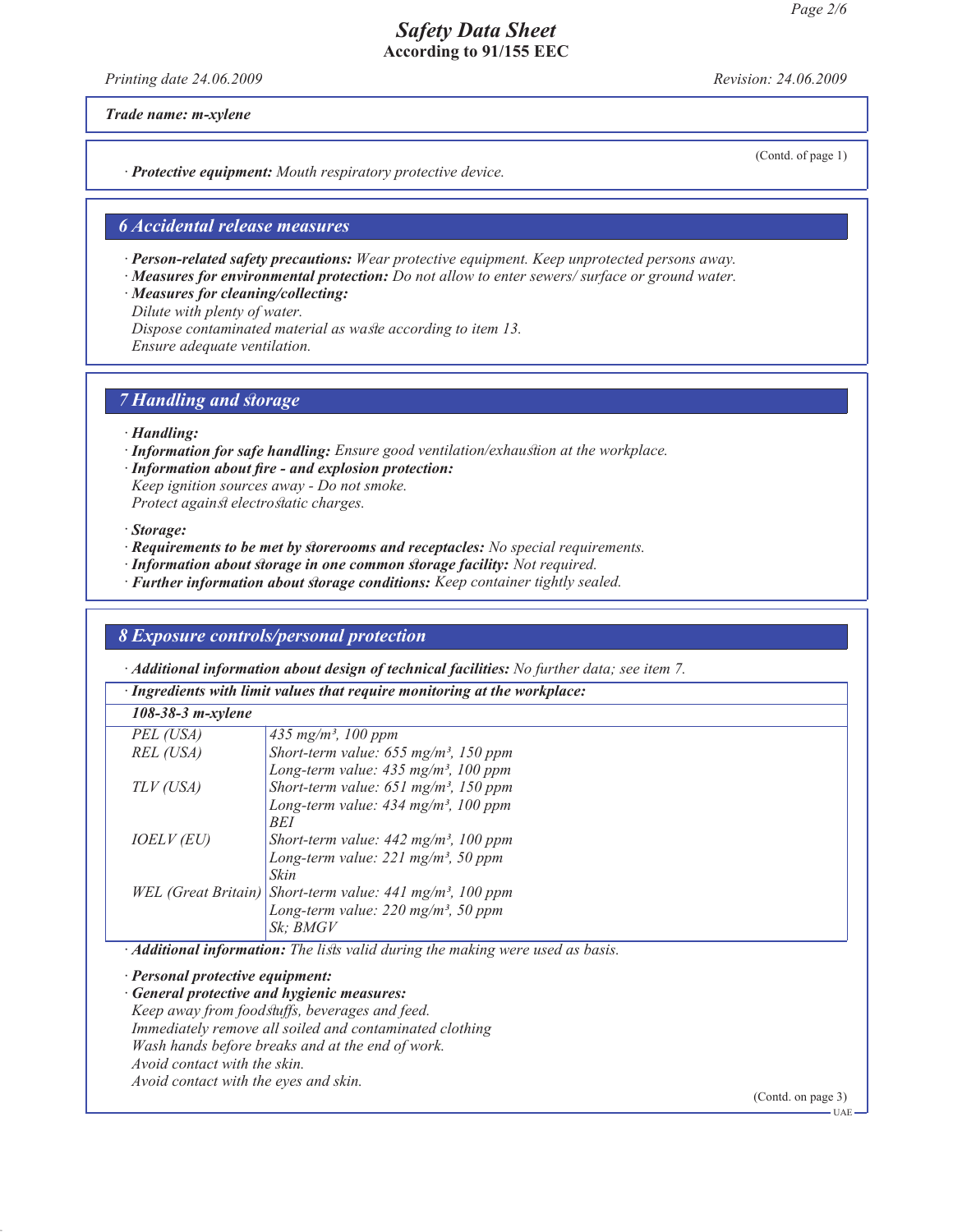*Printing date 24.06.2009 Revision: 24.06.2009*

#### *Trade name: m-xylene*

(Contd. of page 2)

#### *· Respiratory protection:*

*In case of brief exposure or low pollution use respiratory filter device. In case of intensive or longer exposure use self-contained respiratory protective device.*

## *· Protection of hands:*



*Protective gloves*

*The glove material has to be impermeable and resistant to the product/ the substance/ the preparation. Due to missing tests no recommendation to the glove material can be given for the product/ the preparation/ the chemical mixture.*

*Selection of the glove material on consideration of the penetration times, rates of diffusion and the degradation · Material of gloves*

*The selection of the suitable gloves does not only depend on the material, but also on further marks of quality and varies from manufacturer to manufacturer.*

*· Penetration time of glove material*

*The exact break through time has to be found out by the manufacturer of the protective gloves and has to be observed.*

*· Eye protection:*



*Tightly sealed goggles*

| <b>General Information</b>                                           |                                                                                                |  |
|----------------------------------------------------------------------|------------------------------------------------------------------------------------------------|--|
| Form:                                                                | Fluid                                                                                          |  |
| Colour:                                                              | Colourless                                                                                     |  |
| Odour:                                                               | <i>Characteristic</i>                                                                          |  |
| · Change in condition                                                |                                                                                                |  |
| Melting point/Melting range: $-47.9^{\circ}C$                        |                                                                                                |  |
| <b>Boiling point/Boiling range: 139°C</b>                            |                                                                                                |  |
| · Flash point:                                                       | $25^{\circ}C$                                                                                  |  |
| · Ignition temperature:                                              | $465^{\circ}C$                                                                                 |  |
| · Danger of explosion:                                               | Product is not explosive. However, formation of explosive air/vapour mixtures<br>are possible. |  |
| · Explosion limits:                                                  |                                                                                                |  |
| Lower:                                                               | 1.7 Vol $\%$                                                                                   |  |
| <b>Upper:</b>                                                        | 7.6 Vol %                                                                                      |  |
| $\cdot$ Vapour pressure at 20 $\rm{^{\circ}C:}$                      | $8$ $hPa$                                                                                      |  |
| $\cdot$ Density at 20 $\mathrm{^{\circ}C:}$                          | $0.85985$ g/cm <sup>3</sup>                                                                    |  |
| $\cdot$ Solubility in / Miscibility with<br>water at $20^{\circ}$ C: | $0.2$ g/l                                                                                      |  |

UAE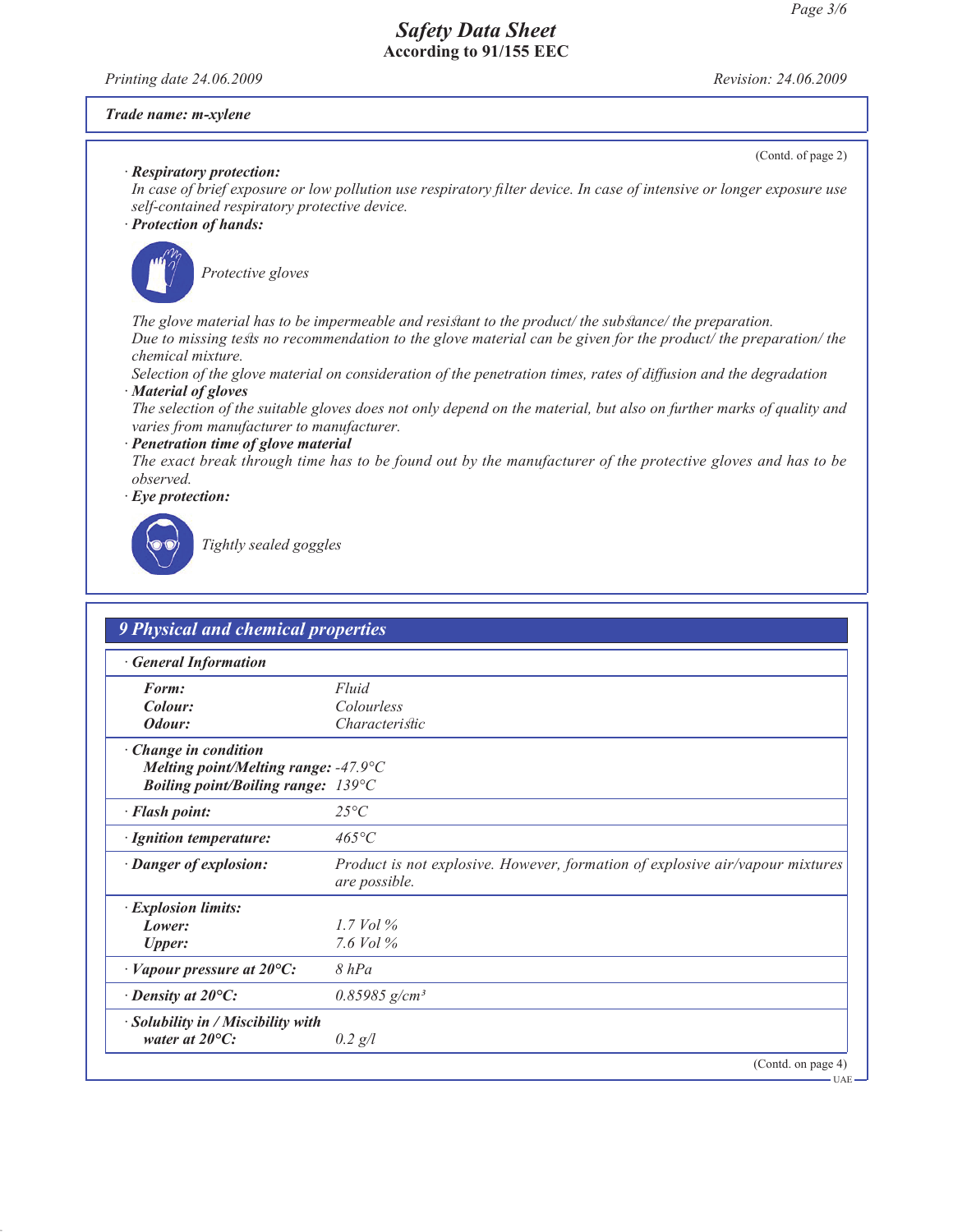*Printing date 24.06.2009 Revision: 24.06.2009*

(Contd. of page 3)

*Trade name: m-xylene*

*· Viscosity:*

*Dynamic at 20°C: 0.62 mPas*

## *10 Stability and reactivity*

- *· Thermal decomposition / conditions to be avoided: No decomposition if used according to specifications.*
- *· Dangerous reactions No dangerous reactions known.*
- *· Dangerous decomposition products: No dangerous decomposition products known.*

## *11 Toxicological information*

#### *· Acute toxicity:*

*· LD/LC50 values relevant for classification:*

*Oral LD50 5000 mg/kg (rat) Dermal LD50 14100 mg/kg (rabbit)*

- *· Primary irritant effect:*
- *· on the skin: Irritant to skin and mucous membranes.*
- *· on the eye: No irritating effect.*
- *· Sensitization: No sensitizing effects known.*

# *12 Ecological information*

*· General notes:*

*Water hazard class 2 (German Regulation) (Self-assessment): hazardous for water Do not allow product to reach ground water, water course or sewage system. Danger to drinking water if even small quantities leak into the ground.*

## *13 Disposal considerations*

*· Product:*

*· Recommendation*

*Must not be disposed together with household garbage. Do not allow product to reach sewage system.*

- *· Uncleaned packaging:*
- *· Recommendation: Disposal must be made according to official regulations.*

# *14 Transport information*

*· Land transport ADR/RID (cross-border)*



*· ADR/RID class: 3 Flammable liquids. · Danger code (Kemler): 30*

*· UN-Number: 1307*

(Contd. on page 5)

 $-UAE -$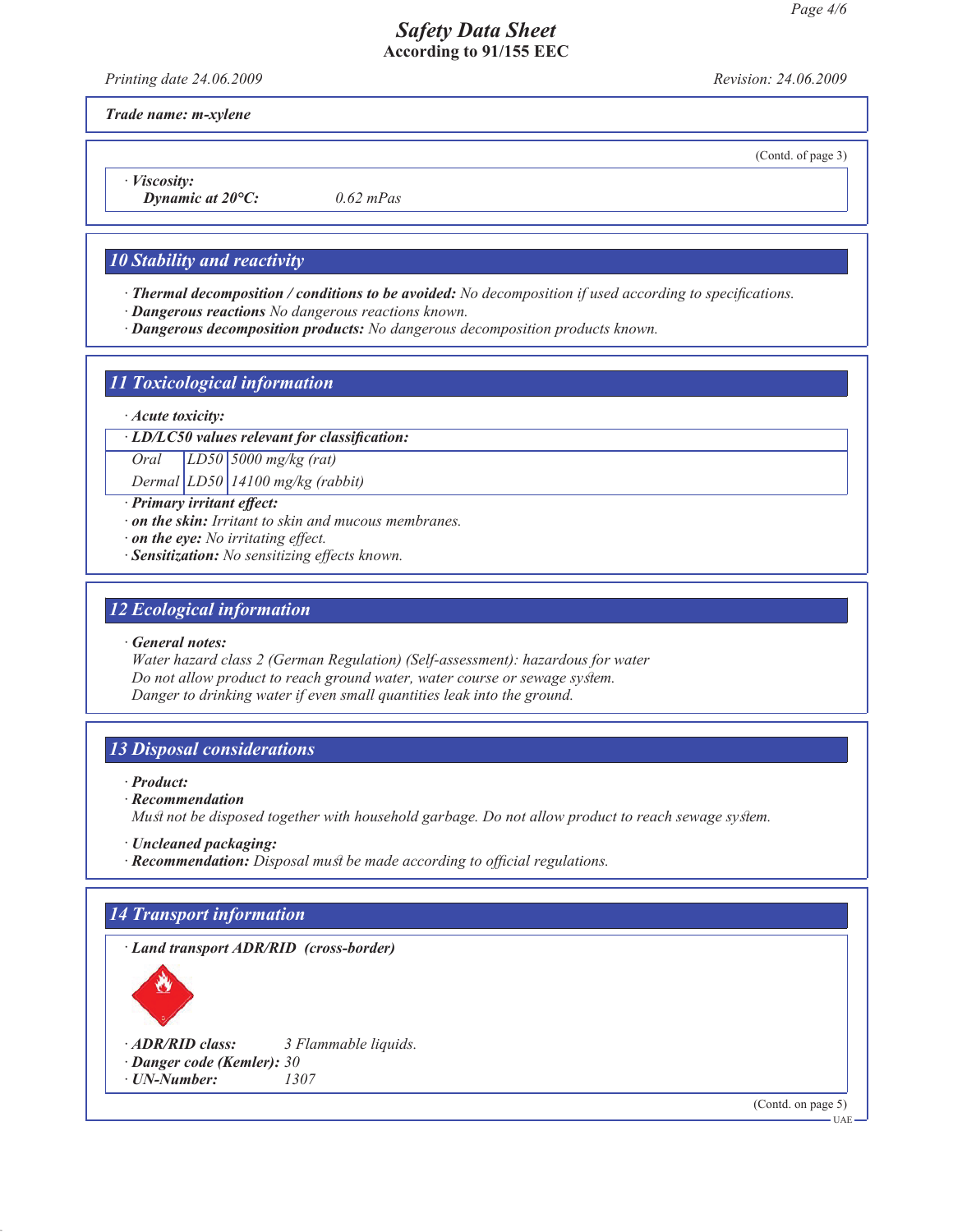*Printing date 24.06.2009 Revision: 24.06.2009*

*Trade name: m-xylene*

|                                                               |                         | (Contd. of page 4) |
|---------------------------------------------------------------|-------------------------|--------------------|
| · Packaging group:                                            | III                     |                    |
| $\cdot$ Hazard label:<br>· Description of goods: 1307 XYLENES | $\mathfrak{Z}$          |                    |
|                                                               |                         |                    |
| · Maritime transport IMDG:                                    |                         |                    |
|                                                               |                         |                    |
| · IMDG Class:                                                 | $\mathfrak{Z}$          |                    |
| $\cdot$ UN Number:                                            | 1307                    |                    |
| · Label                                                       | 3                       |                    |
| · Packaging group:                                            | Ш                       |                    |
| · EMS Number:                                                 | $F-E$ , $S-D$           |                    |
| · Marine pollutant:                                           | N <sub>o</sub>          |                    |
| · Proper shipping name: XYLENES                               |                         |                    |
| · Air transport ICAO-TI and IATA-DGR:                         |                         |                    |
|                                                               |                         |                    |
| · ICAO/IATA Class:                                            | 3                       |                    |
| · UN/ID Number:                                               | 1307                    |                    |
| · Label                                                       | $\overline{\mathbf{3}}$ |                    |
| · Packaging group:                                            | III                     |                    |
| · Proper shipping name: XYLENES                               |                         |                    |

# *15 Regulatory information*

#### *· Labelling according to EU guidelines:*

*The product has been classified and marked in accordance with EU Directives / Ordinance on Hazardous Materials.*

#### *· Code letter and hazard designation of product:*



*Xn Harmful*

## *· Risk phrases:*

*10 Flammable. 20/21 Harmful by inhalation and in contact with skin. 38 Irritating to skin.*

*· Safety phrases: 2 Keep out of the reach of children. 25 Avoid contact with eyes.*

(Contd. on page 6)

UAE